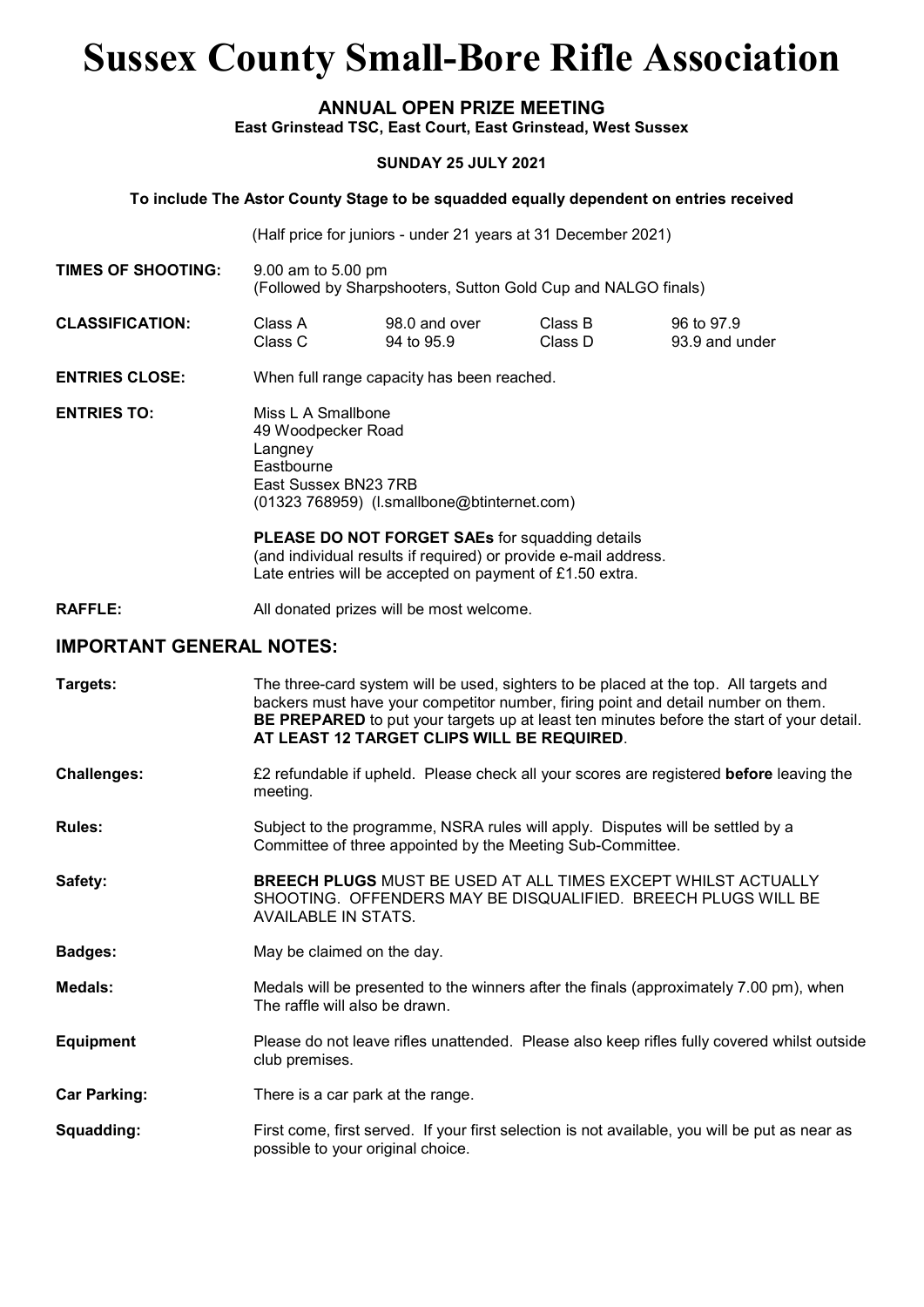# PROGRAMME

- Comp 1 Single entry. 40 shots at 50 metres. Four classes open.
- Comp 2 Single entry. 40 shots at 100 yards. Four classes open.
- Comp 3 Aggregate of Comps 1 and 2. Four classes open.
- Comp 4 Open only to members of clubs affiliated to the County Association and to members of the County Association resident in Sussex.
	- a) **SUTTON GOLD CUP** Long-range championship of Sussex. Single entry double dewar. Top eight and equal to shoot in a single dewar course final.
	- b) **NSRA JUBILEE TROPHY** Ladies' long-range championship of Sussex. Winner to the lady with the highest score in the Sutton Gold Cup.
	- c) **EASTBOURNE NALGO TROPHY** C and D long-range championship of Sussex. Single entry double dewar. Top eight and equal to shoot in a single dewar course final.
- Comp 5 JUNIORS Under 21 as at 31 December 2021. Single entry. Highest score in Comp 3.
- Comp 6 VETERANS 60 by 1 January 2021. Single entry. Highest score in Comp 3.
- Comp 7 CLASSIC/VETERAN RIFLE EVENT Highest score using pre-1945 rifle but including 12/15s. Single dewar. May be shot concurrent with Comp 3 – first card at each distance to count.
- Comp 8 UNLIMITEDS Free entry. In classes. Best card ex 200.
- Comp 9 OPEN CLASS CLUB PAIRS
- Comp 10 CLASS C AND D CLUB PAIRS
- Comp 11 CLUB TEAMS OF THREE
- Comp 12 SHARPSHOOTERS Teams of three, regardless of club. Entries may be taken on the day.

| <b>BADGE CLASSIFICATION</b> | <b>MASTERSHOT</b> | 385 and over |
|-----------------------------|-------------------|--------------|
| (Part cost £1.50 each)      | EXPERT            | 375 and over |
|                             | CLASS A           | 365 and over |
|                             | CLASS B           | 355 and over |
|                             |                   |              |

Badges must be claimed before the end of the meeting. Dewar course – all combinations of mixed 50/100 details covered.

# **TROPHIES**

#### (May only be awarded to Sussex residents)

THE EAGER MEMORIAL CHALLENGE CUP AND GILT MEDAL WITH RIBBON awarded to the competitor making the highest aggregate irrespective of class.

THE SIR DUNCAN WATSON CHALLENGE TROPHY awarded to the competitor making the highest aggregate in Class B.

THE BOWLES CHALLENGE TROPHY awarded to the competitor making the highest aggregate in Class C. THE POWELL TROPHY awarded to the competitor making the highest aggregate in Class D.

- The winner of each class will receive a silver medal with a bronze medal to the runner-up
- THE EASTBOURNE NALGO TROPHY awarded to the Class C and D long-range champion of Sussex.

THE SUTTON GOLD CUP awarded to the long-range champion of Sussex.

THE NSRA JUBILEE TROPHY awarded to the Ladies' long-range champion of Sussex.

THE OLD 64TH TROPHY awarded to the junior long-range champion of Sussex.

THE MARSHALL MEMORIAL TROPHY awarded to the winner of the 'classic rifle' event.

Medals will be awarded to the highest eight finalists in the Sutton and highest five finalists in the NALGO, a gilt medal to the winners of the Ladies, Juniors and Veterans competitions and

silver medals for the winning team in the Sharpshooters, Open Club Pairs, C and D Club Pairs and Club Team of Three.

Medals will be presented to the winners as soon as possible after the finals have been completed at the Meeting. Please try to be present to collect any medals you have won.

#### TROPHIES WILL BE PRESENTED TO THE WINNERS AT THE SUSSEX COUNTY DINNER AND PRIZE PRESENTATION AT LINDFIELD GOLF CLUB ON SATURDAY 23 OCTOBER 2021.

#### WISHING YOU ALL THE BEST AND GOOD LUCK IN YOUR SHOOTING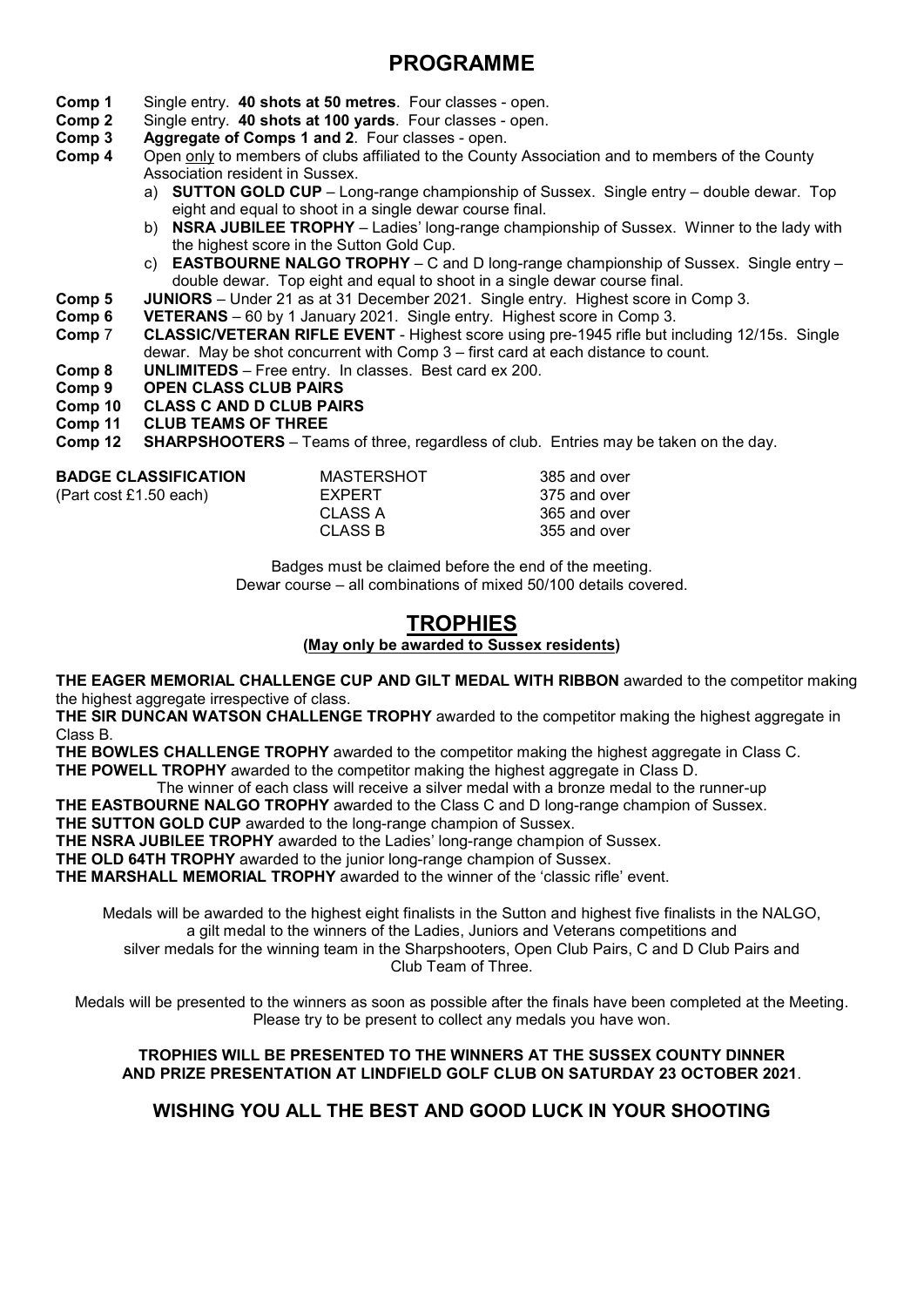# **Sussex County Small-Bore Rifle Association**

#### **ANNUAL OPEN PRIZE MEETING - 25 JULY 2021**

East Grinstead TSC, East Court, East Grinstead, West Sussex

#### **FNTRY FORM**

| I am/may be in The Astor(please tick)<br>I will shoot concurrent (please tick) |
|--------------------------------------------------------------------------------|
|                                                                                |

#### I wish to enter the following Comps:-

| Comp 1-2-3 | <b>COMBINED</b>                                             |                    |             |  |
|------------|-------------------------------------------------------------|--------------------|-------------|--|
| Comp 4     | SUTTON/NSRA/EASTBOURNE NALGO                                |                    |             |  |
|            | (Confined events)                                           |                    | £12.00      |  |
| Comp 5     | <b>JUNIORS</b> (Under 21 at 31.12.21 - £6.00)               |                    |             |  |
| Comp 6     | <b>VETERANS</b> (60 by 1.1.21)                              |                    |             |  |
| Comp 7     | <b>CLASSIC/VETERAN RIFLE</b> (may be shot concurrent) £2.50 |                    |             |  |
|            | (Please state rifle model and year of manufacture)          |                    |             |  |
| Comp 8     | <b>UNLIMITEDS</b> (Best card ex 200 in classes)             |                    | <b>FREE</b> |  |
| Comp 9     | <b>OPEN CLASS CLUB PAIRS</b>                                | (per pair)         | £1.50       |  |
| Comp 10    | <b>CLASSES C AND D CLUB PAIRS</b>                           | (per pair)         | £1.50       |  |
| Comp 11    | <b>CLUB TEAMS OF THREE</b>                                  | (per team)         | £2.00       |  |
| Comp 12    | <b>SHARPSHOOTERS</b> – Teams of three                       | (per team) $£1.50$ |             |  |
|            | (entries may be made on the day)                            |                    |             |  |
|            |                                                             |                    |             |  |

Total £

#### Please send entries and payment for Pairs/Teams on one form only

|        | Comp 9 | Comp 10 | Comp 11 | Comp 12 |
|--------|--------|---------|---------|---------|
| Names: |        |         |         |         |
|        |        |         |         |         |
|        |        |         |         |         |

#### I am willing to volunteer to help in the running of the Meeting:-

#### BEFORE I SHOOT/ AFTER I SHOOT/ EITHER (Please delete as necessary)

Range Officers - The organiser will confirm with you nearer the day of the Meeting as to the time of your duties.

#### Entries to: Miss L A Smallbone, 49 Woodpecker Road, Langney, Eastbourne, East Sussex, BN23 7RB (01323 768959) - Cheques payable to SCSBRA